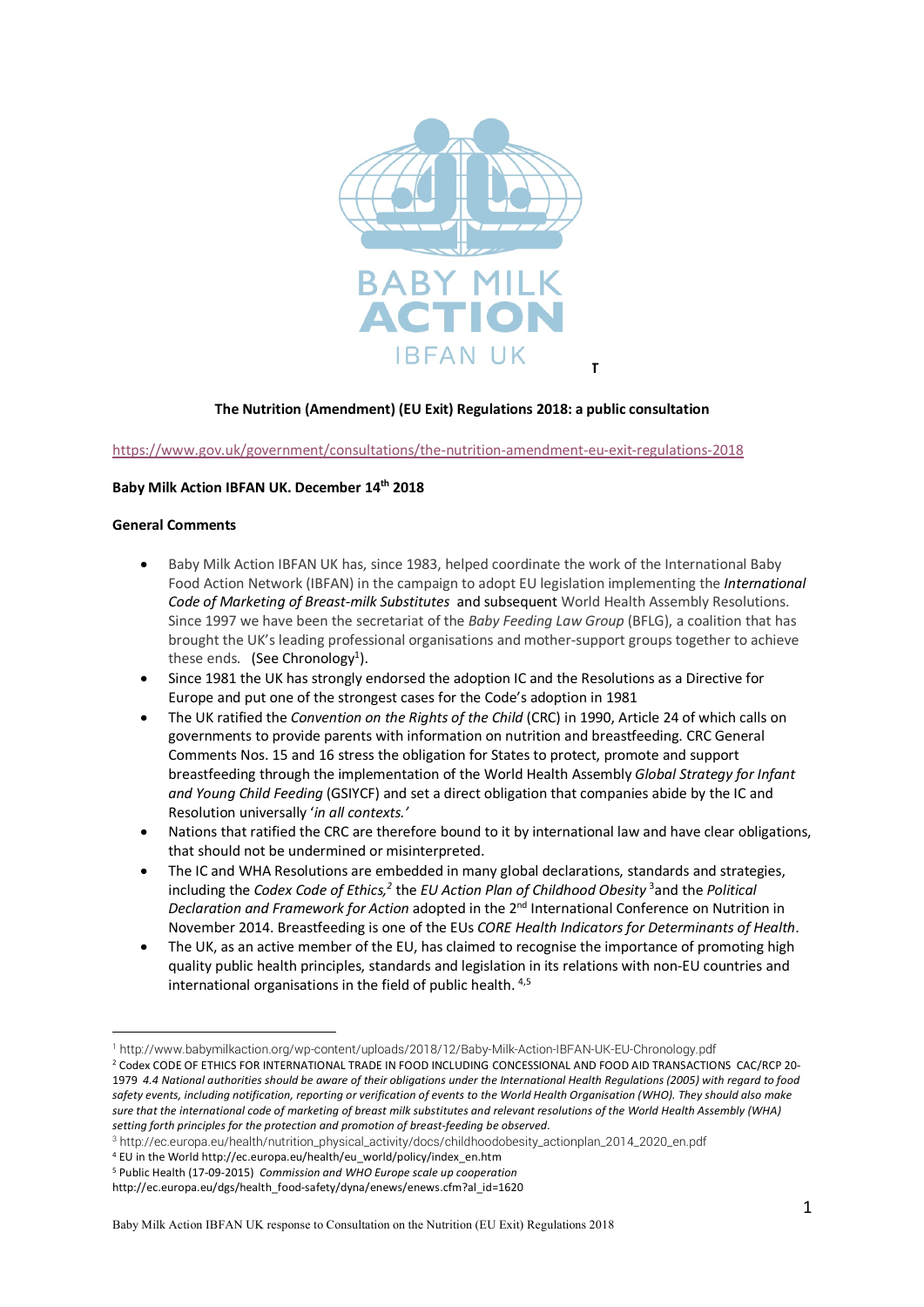#### **Answers to the 5 questions:**

## **Question 1 Do you have any comments on the proposed fixes to retained EU law as set out in this consultation?**

We agree that the EU Law and Delegated Acts as set out should be retained. On no account must the hard won safeguards they contain must be lost.

## **Question 2 Can you identify any fixes to retained EU law that appear not to have been addressed adequately?**

Throughout the many years of consultation on EU legislation, the UK has called for implementation of the IC and Resolutions in EU Legislation, while citing the need to harmonise with the EU as an excuse for failing to go further when implementing domestic regulations.

For example, in 2007, the Food Standards Agency said the reason for failing to implement the *International Code* is that *"it is no longer open to Member States to introduce national rules in this area except in so far as they are specifically authorised by the Directives."* The BFLG sought several legal opinions about this and entered into correspondence with the European Commission. Eventually the FSA that they would be willing to 'go further' and take up our recommendations, for example to control follow-on milk advertising, provided the Directive is a 'Partial' not 'Total' Harmonisation Measure

If this document envisages a no deal Brexit, it must explicitly acknowledge that the UK endorses and will implement the International Coe and all subsequent relevant WHA Resolutions and that further action will be taken to protect child health. The Delegated Acts should be referred to as providing a basis for further strengthening.

**Question 3 Do you agree with the impacts that have been identified within this consultation?** No, we do not agree. The impact of the proposed amendment covers nutrition and health claims and issues relating to labelling and advertising of products marketed as foods for specific groups is highly significant for families and the wider population in terms of public health, food security, the environment. It is not only of significance to manufacturers of products.

Breastfeeding constitutes one of the single most effective ways to reduce inequalities, to fulfil the child's right to life and to the enjoyment of the highest attainable standard of health. Strengthening the Regulations in line with the IC and Resolutions, is an essential step in ensuring that British parents receive objective and truly independent information, that obstacles to breastfeeding are removed and that breastmilk substitutes are used safely if needed.

### **Question 4 Are you aware of any impacts that have not been identified in this consultation?**

- **Policy Coherence with the World Health Assembly recommendations:** The safeguards on nutrition and health claims relating to foods for infants and young children are stronger than in current legislation, but still fall far short of the necessary safeguards recommended – and consistently endorsed by the UK - by the World Health Assembly. A key recommendation is WHO's *Guidance on*  ending inappropriate marketing of foods for infants and Young children. (WHA69.9)  $^6$  These Guidelines and 8 other World Health Assembly Resolutions include important Conflict of Interest safeguards.
- **Formulas for babies over 6 months:** The major weakness in EU legislation is that most of the necessary marketing restrictions do not apply to products targeting babies over 6 months. This has to be 'fixed'.

 $\overline{a}$ 

<sup>6</sup> https://www.who.int/nutrition/topics/guidance-inappropriate-food-promotion-iyc/en/